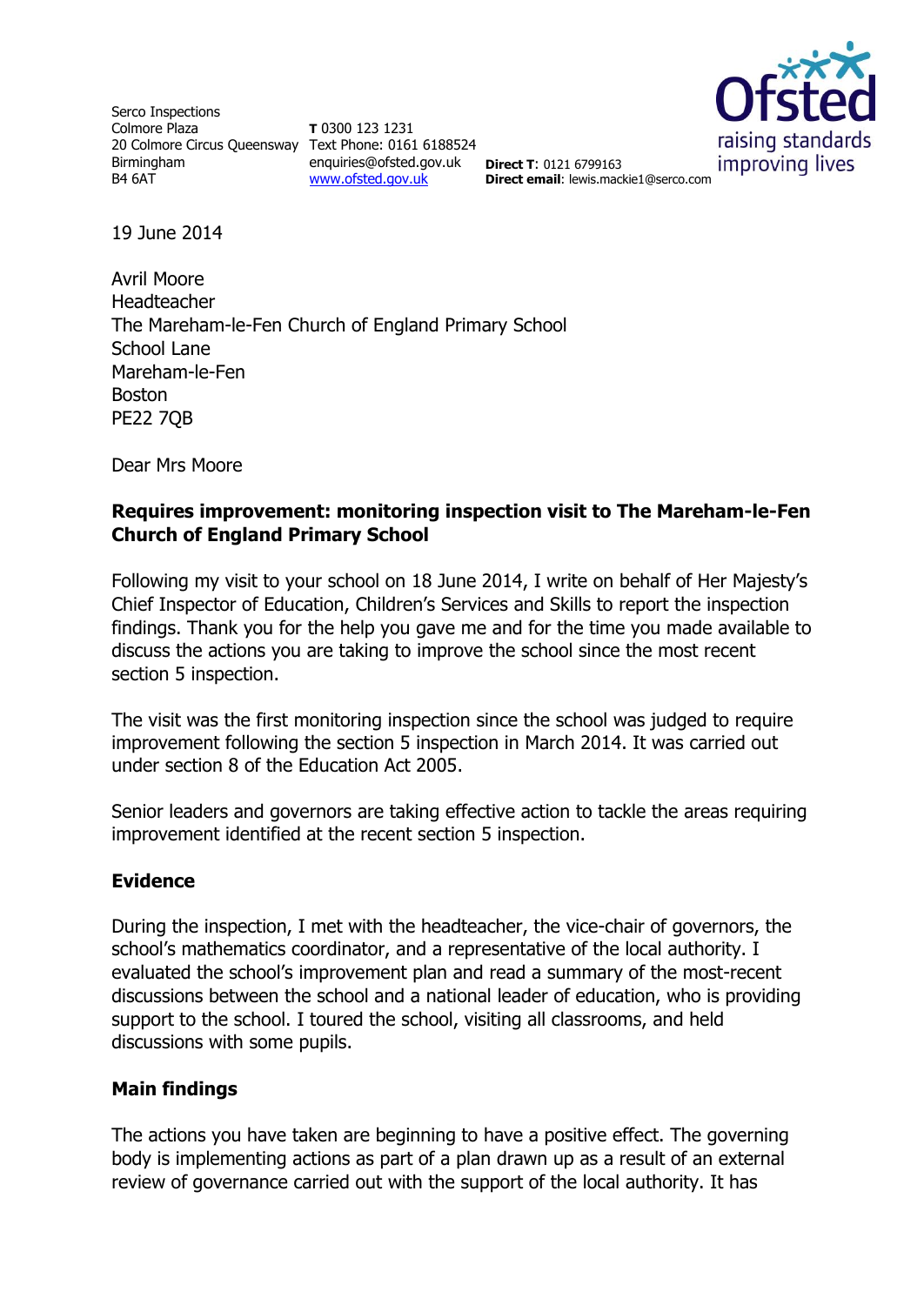

organised training to increase the skills of governors and revised its structures and the roles of individual governors, so that it is now able to monitor the work of the school effectively. It is, increasingly, holding the school's leaders to account and setting priorities for improvement, for example, with regard to the achievement of particular groups of pupils, such as those with special educational needs. The school's leaders are examining the impact of the provision for these pupils more closely, as a result.

There are early indications that the achievement of the pupils has improved as a result of the actions you have taken and that their attendance has improved also. You have improved the marking of the pupils' work and I saw evidence of some consistent practice by the teachers. The pupils with whom I spoke understood the marking. They were able to explain how well they were doing and what they needed to do to improve. They told to me how, routinely, they are now able to respond to the marking and make corrections.

The teachers are assessing the pupils' work more accurately as a result of work you have carried out to help them identify levels correctly. They are, consequently, providing better guidance to the pupils on how to get to higher levels and setting more work that provides the pupils with an appropriate level of challenge. The pupils confirmed that, mostly, they are getting work that is at the right level, although I did see evidence of some work that the pupils were finding easy and which was not capturing their interest.

All of the staff have undertaken training on conceptual understanding in mathematics. The school's calculation policy has been re-written. These two actions combined have led to more problem-solving activities for the pupils in mathematics lessons and greater use of equipment to make the lessons more practical. The pupils are finding mathematics lessons more interesting, as a result, and so their motivation to do well has increased.

Your improvement plan has some good points and is focussed on the areas for improvement from the inspection. It does not, however, make sufficiently clear who will do what and when, including regarding how progress with the plan will be monitored and evaluated.

Ofsted may carry out further visits and, where necessary, provide further support and challenge to the school until its next section 5 inspection. I recommend that I stay in contact with the school and that a further visit takes place to monitor the progress of the school, with particular reference to improvements in leadership and management.